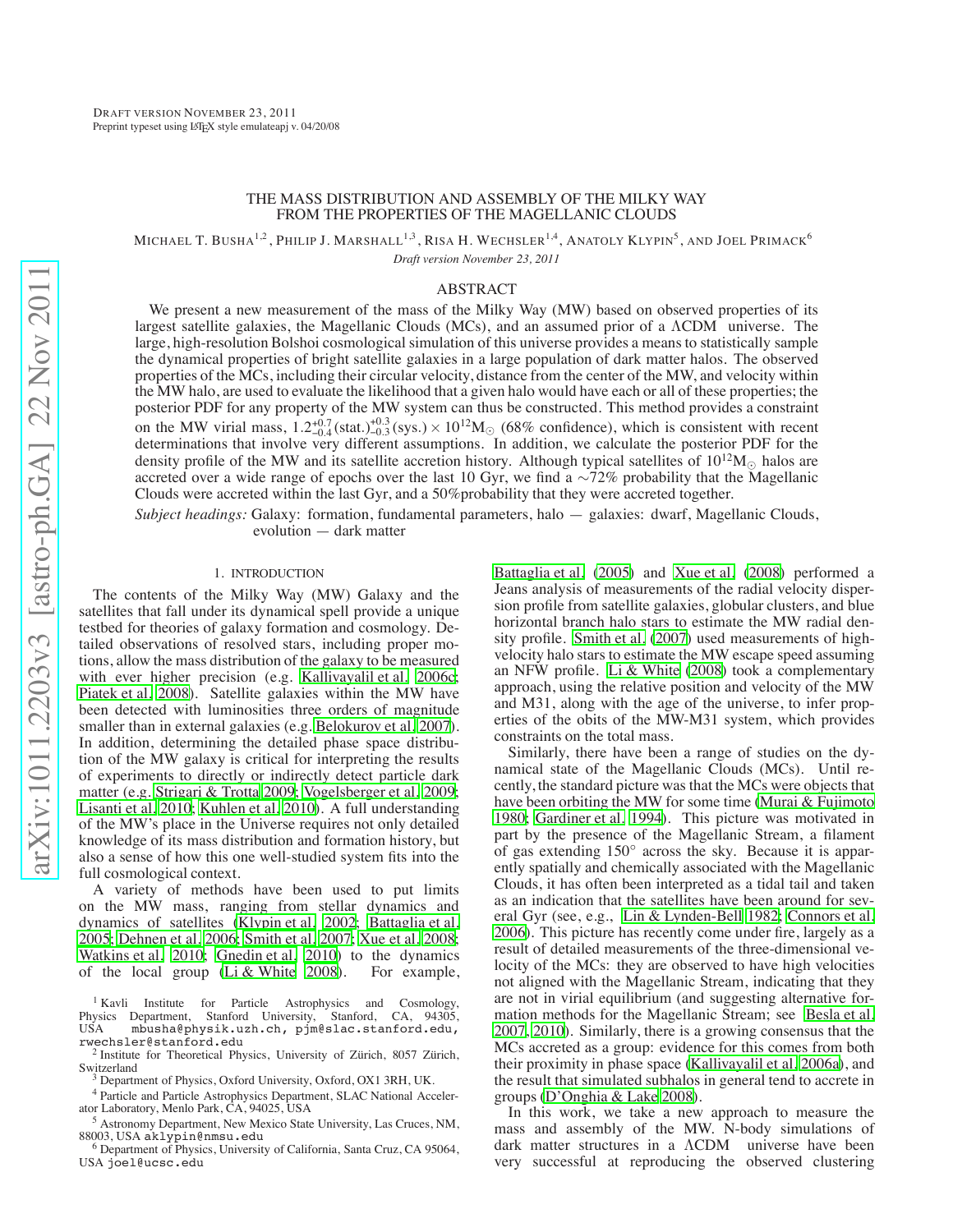of galaxies (e.g. [Kravtsov et al. 2004;](#page-7-19) [Conroy et al. 2006;](#page-7-20) [Trujillo-Gomez et al. 2010\)](#page-8-4). In two companion papers, we show that the full probability distribution (PDF) for the number of bright satellites around MW-luminosity hosts predicted by high resolution numerical simulations [\(Busha et al. 2010\)](#page-7-21) is in excellent agreement with measurements from the SDSS [\(Liu et al. 2010;](#page-7-22) [Tollerud et al. 2011\)](#page-8-5). This provides evidence that such cosmological simulations realistically represent galaxy halos and their satellites, and that they sample the underlying probability distribution for the properties of halos and subhalos in our Universe. These simulated halo catalogs therefore constitute a *highly informative prior PDF for the parameters of any particular galaxy system*. In this work we show that combining this prior with basic data about the two most massive MW satellites — their masses, velocities, and positions — provides interesting constraints on the MW mass, the distribution of mass within the MW system, and the system's assembly history. Although we find that the simulation used here provides only a relatively sparse sampling of the underlying PDF, this is the first time that the statistics to study the MW system in this way have been available at all. As high-resolution cosmological simulations probe ever larger volumes, this approach will have increasing power and applicability.

### 2. SIMULATIONS

Statistical inference from halo dynamical histories requires a large, unbiased set of dark matter halos which samples the full range of cosmologically appropriate formation scenarios. Here, we use halos from the Bolshoi simulation [\(Klypin et al.](#page-7-23) [2010\)](#page-7-23), which modeled a 250 *h*<sup>−</sup>1Mpc comoving box with  $\Omega_m = 0.27$ ,  $\Omega_{\Lambda} = 0.73$ ,  $\sigma_8 = 0.82$ ,  $n = 0.95$ , and  $h = 0.7$ . The simulation volume contained 2048<sup>3</sup> particles, each with mass  $1.15 \times 10^8 h^{-1}$ M<sub>☉</sub>, and was run using the ART code [\(Kravtsov et al. 1997](#page-7-24)). Halos and subhalos were identified using the BDM algorithm [\(Klypin & Holtzman 1997\)](#page-7-25); see [Klypin et al.](#page-7-23) [\(2010\)](#page-7-23) for details. One unique aspect of this simulation is the high spatial resolution, which is resolved down to a physical scale of 1  $h^{-1}$ kpc. This improves the tracking of halos as they merge with and are disrupted by larger objects, allowing them to be followed even as they pass near the core of the halo. The resulting halo catalog is nearly complete for objects down to a circular velocity of  $v_{\text{max}} = 50 \text{ km}$ *s*<sup>−1</sup>. While the overall simulation suffers from incompleteness in satellites at the <sup>∼</sup> 20% level at 50km *<sup>s</sup>*<sup>−</sup>1, the incompleteness is strongly dependent on host mass. Host halos with  $M_{\text{vir}} = 0.5 - 3 \times 10^{12} h^{-1} M_{\odot}$  seem to be missing fewer than  $\sim$  10% of their subhalos. Because we are primarily interested in these lower mass objects, the amount of incompleteness is small and can be ignored.

The large volume probed results in a sample of 2.1 million simulated galaxy halos at the present epoch, including more than 100,000 halos massive enough to host at least one resolved subhalo. We can increase this number further by considering halos identified at different epochs to be independent objects representative of local systems: we use halos from 60 simulation snapshots out to redshift 0.25. Throughout, we define "hosts" as halos that are not within the virial radius of a larger halo, and "satellites" as any object within 300 kpc of a host. This value is chosen to be roughly half the distance between the MW and M31. Note that our final results are largely independent of this choice, because we will later impose more stringent requirements on the distance from the

satellites to the center of their host halo.

# 3. OBSERVATIONS

We now consider the massive subhalo population of the MW that is modeled by the Bolshoi simulation: objects with vmax > 50 km *s*<sup>−</sup>1. The two brightest MW satellite galaxies, the LMC and SMC, have both been measured to have maximum circular velocities v<sub>max</sub>  $\gtrsim 60$  km  $s^{-1}$  with magnitudes *M*<sub>x</sub> = −18.5 and −17.1, respectively (yen der Marel et al. tudes  $M_V = -18.5$  and  $-17.1$ , respectively [\(van der Marel et al.](#page-8-6) [2002;](#page-8-6) Stanimirović et al. 2004; [van den Bergh 2000\)](#page-8-7). The next brightest satellite is Sagittarius, some 4 magnitudes dim-mer, with v<sub>max</sub> ~ 20 km s<sup>-1</sup>[\(Strigari et al. 2007\)](#page-8-8). Similar constraints, albeit with larger error bars, can be made for the other bright classical satellites. The census of nearby objects brighter than  $M_V \approx -8$  should be complete well beyond the MW virial radius [\(Walsh et al. 2009](#page-8-9); [Tollerud et al. 2008](#page-8-10)). It is therefore a robust statement that the MW has exactly two satellites with v<sub>max</sub>  $\gtrsim$  50km s<sup>−1</sup>.

Applying this selection criterion to the Bolshoi catalog, we find 36,000 simulated halos that have exactly two satellites with  $v_{\text{max}} > 50 \text{km s}^{-1}$ . These  $N_{\text{subs}} = 2$  systems represent a first attempt at finding simulated halos that are analogs of the MW in terms of massive satellite content. What other properties of the LMC and SMC might provide information on the mass and assembly history of the MW system? Repeated observations over many years with *HST* and ground-based spectroscopy have given us excellent limits on both the 3D position and velocity of both objects. Indeed, both of these properties are significantly better constrained than are the circular velocities of these objects. We select simulated objects to be  $MC$  analogs based on  $v_{\text{max}}$ , the maximum circular velocity of the object,  $r_0$ , the distance of the object to the center of the MW, and *s*, the total speed of the object relative to the MW. These are summarized in Table [1.](#page-2-0) In order to be conservative with the uncertainties to account for systematics, we multiply the published formal errors in the speed by a factor of two when looking for MC analogs in Bolshoi (included in the errors shown in Table [1\)](#page-2-0). This increase is necessary to bring the velocity measurements of the SMC by [Kallivayalil et al.](#page-7-27) [\(2006b\)](#page-7-27) and [Piatek et al.](#page-7-1) [\(2008](#page-7-1)) into agreement.

Note that there is a slight discrepancy between the observational measurements of satellite  $v_{\text{max}}$  and the simulations: while observations measure the circular velocity curve for all components of the halo — dark matter and baryons the Bolshoi simulation models only the dark matter content. [Trujillo-Gomez et al.](#page-8-4) [\(2010\)](#page-8-4) showed that ignoring the baryonic component may cause a  $\sim$  10% over-estimate in the measurement of v<sub>max</sub> for MC-sized objects. Since this correction is smaller than the error bars on the observations, we choose to ignore it. Additionally, there is some disagreement in the literature as to the allowable upper limit for  $v_{\text{max}}$ . In particular, some estimates for the LMC are in excess of 100 km/s [\(Piatek et al. 2008](#page-7-1)), well above our adopted 80km/s  $1\sigma$  upper limit. However, due to the rapidly declining abundance of such massive subhalos (see, e.g., [Busha et al. 2010\)](#page-7-21), our analysis is highly insensitive to changes in the upper error bar on  $v_{\text{max}}$ . Finally, because of resolution effects, there is a radial dependence to the incompleteness of satellite halos, with the large density contrast and limited force resolution making it difficult to identify subhalos closer to the center of their hosts. However, this incompleteness does not appear to correlate with host mass, so we do not expect it to bias our results.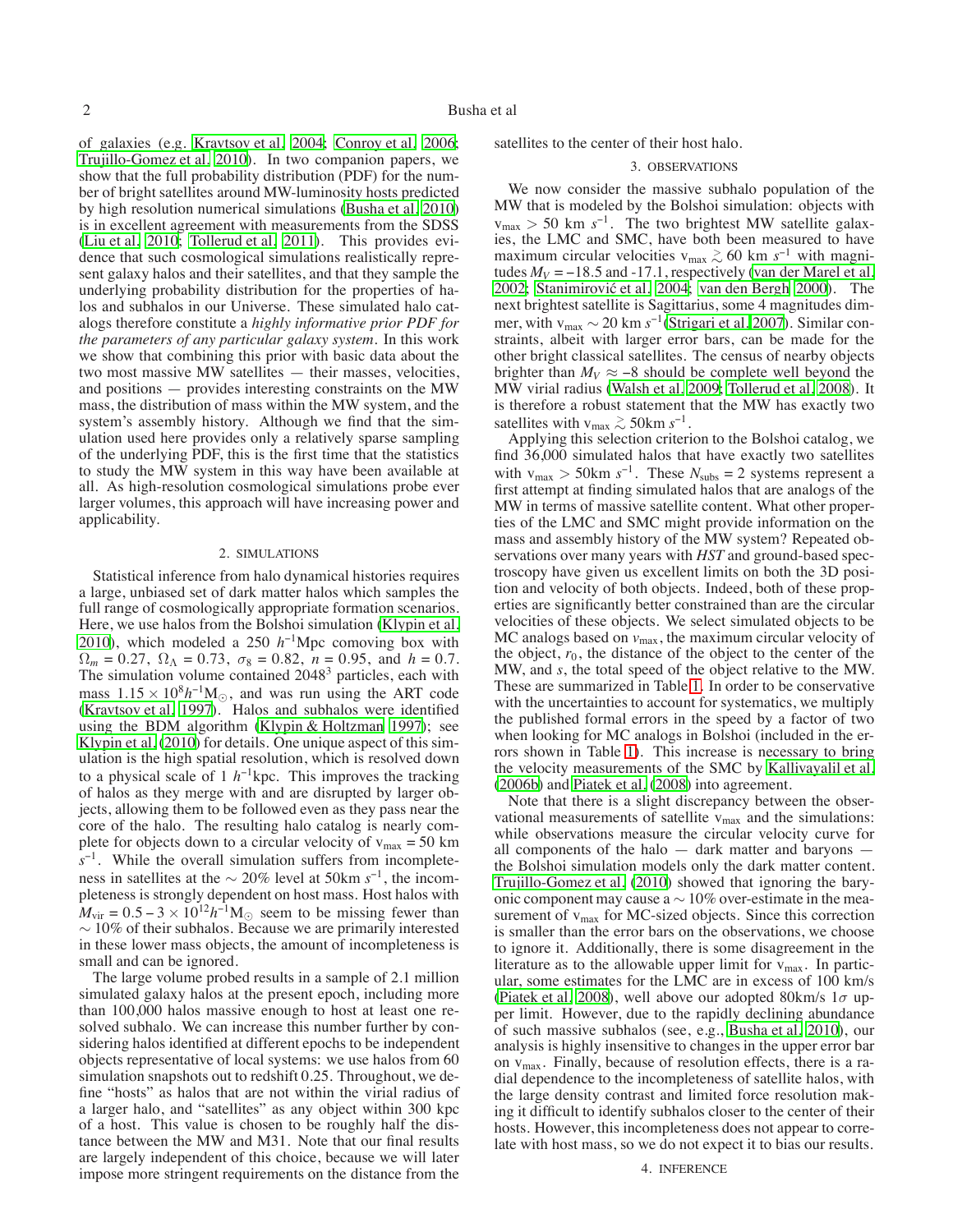

<span id="page-2-2"></span>FIG. 1. — Left: The MW mass inferred from the properties of its two most luminous satellites, the Magellanic Clouds. Lines show posterior PDFs (weighted histograms of Bolshoi halos) given information about (a) the existence of exactly two satellites with *v*max > 50 km s−<sup>1</sup> (blue), (b) the maximum circular velocities *v*<sub>max</sub> of the two satellites (red), (c) the distance of each satellite from the center of the MW (orange), (d) the speed of each satellite (green), and (e) all of these properties simultaneously (black). The combined properties define a sample of "satellite analogs" and give  $M_{MW} = 1.2^{+0.7}_{-0.4}$  (stat.) $^{+0.3}_{-0.3}$  (sys.)  $\times 10^{12}M_{\odot}$  (68%) confidence). The dotted line shows a lo bootstrap resampling: the uncertainty on the mean of the distribution from "sampling noise" in the catalogs was found in this way to be just 0.03 dex. *Right:* Comparison with various estimates for the mass of the MW from the literature. Dashed lines show results from: (a) the radial velocity dispersion profile

[\(Battaglia et al. 2005](#page-7-6)) (orange); (b) the escape velocity from halo stars [\(Smith et al. 2007](#page-7-8)) (red); (c) SDSS blue horizontal branch stars [\(Xue et al. 2008](#page-8-2)) (green), and (d) the timing argument [\(Li & White 2008](#page-7-10)) (blue). We assume lognormal error distributions, with asymmetric errors given by the quoted upper and lower confidence limits. The solid (black) line shows the posterior PDF for the MW mass from our satellite analogs, and the dotted line again shows thee lognormal fit to this distribution.

<span id="page-2-0"></span>TABLE 1 OBSERVED PROPERTIES OF THE LMC AND SMC.

|                         | LMC         | <b>SMC</b>  | Reference        |
|-------------------------|-------------|-------------|------------------|
| $v_{\text{max}}$ [km/s] | $65 \pm 15$ | $60 \pm 15$ | vdM02, S04, HZ06 |
| $r_0$ [kpc]             | $50 + 2$    | $60 + 2$    | vdM02            |
| $s$ [km/s]*             | $378 + 36$  | $301 + 104$ | K <sub>06</sub>  |
|                         |             |             |                  |

NOTE.  $-$  For a given satellite,  $v_{\text{max}}$  is its estimated maximium circular velocity,  $r_0$  its estimated distance from the Galactic center, and *s* its estimated speed relative to the Galactic center. References are:  $v\text{M}02 = \text{van der Marel et al.}$  (2002); S04 = Stanimirović et al. (2004); [\(2002](#page-8-6));  $S04 = Stanimirović et al.$  [\(2004](#page-7-26));<br> $K06 = Kallivayalil et al.$  (2006a, 2006c) Kallivayalil et al.  $HZ06 =$  [Harris & Zaritsky](#page-7-28) [\(2006](#page-7-28)).

<sup>∗</sup> Errors on *s* have been increased relative to the published values for conservatism (see text).

The Bolshoi halo catalog is large enough for some of its members to resemble the Milky Way system, with regards to its two most massive satellites. By weighting the Bolshoi halos according to how closely their satellites' properties match those of the MW's, we can infer the mass and assembly history of the MW system. In this section we explain how this works, and derive the required weights from probability theory.

## 4.1. *Observational constraints and the likelihood function*

As outlined above, the Bolshoi halo catalog can be thought of as a set of samples drawn from an underlying probability distribution. Each halo is characterized by a set of *m* parameters, **x**, which includes the total mass of the halo and the properties of its subhalos, such as their masses, positions, and velocities:  $x = (M_{\text{vir}}, \{v_{\text{max}}, r_0, s, \ldots\})$  LMC, SMC). Given no observational data, the set of Bolshoi halos provides a reasonable characterization of our prior PDF for the parameters of the Milky Way system, Pr(**x**). For example, if we were asked to guess the mass of the MW halo, we would do much worse

by drawing a random number from some wide range, than we would do by drawing one Bolshoi halo at random from the catalog.

However, we do have some observational data: we would therefore like to know the posterior PDF for the parameters of the Milky Way system, given this data **d**. Bayes' theorem shows this to be:

<span id="page-2-1"></span>
$$
Pr(\mathbf{x}|\mathbf{d}) \propto Pr(\mathbf{d}|\mathbf{x}) Pr(\mathbf{x})
$$
 (1)

The first term on the right hand side is the joint likelihood function for the parameters, written as a function of the data. Given a particular parameter vector **x**, we can compute the value of this likelihood in the usual way, given assumptions about the error distributions of the observational data. Our data **d** and their uncertainties  $\sigma$  are given in Table [1:](#page-2-0)  $\mathbf{d} = (v_{\text{max}}^{\text{obs}}, r_0^{\text{obs}}, s^{\text{obs}})$  (for each MC). We use the superscript "obs" to make clear the distinction between the (constant) measured values, and the corresponding (variable) parameters of the model, which are the properties of the Bolshoi halos. We interpret the errors on the observational data as being Gaussian-distributed, such that for each datum  $d_i$  its likelihood function  $Pr(d_i|\mathbf{x})$  is a Gaussian, with mean and standard deviation listed in Table [1.](#page-2-0)

Since the  $N = 6$  observations were made independently by different groups using different techniques, the joint likelihood is just a simple product:

$$
Pr(\mathbf{d}|\mathbf{x}) = \prod_{i}^{N} Pr(d_i|\mathbf{x}),
$$
\n(2)

$$
= \prod_{LMC,SMC} N(\nu_{\text{max}}^{\text{obs}} | \nu_{\text{max}}, \sigma_{\nu}^2)
$$
 (3)

$$
\times N(r_0^{\text{obs}}|r_0, \sigma_r^2) \times N(s^{\text{obs}}|s, \sigma_s^2), \quad (4)
$$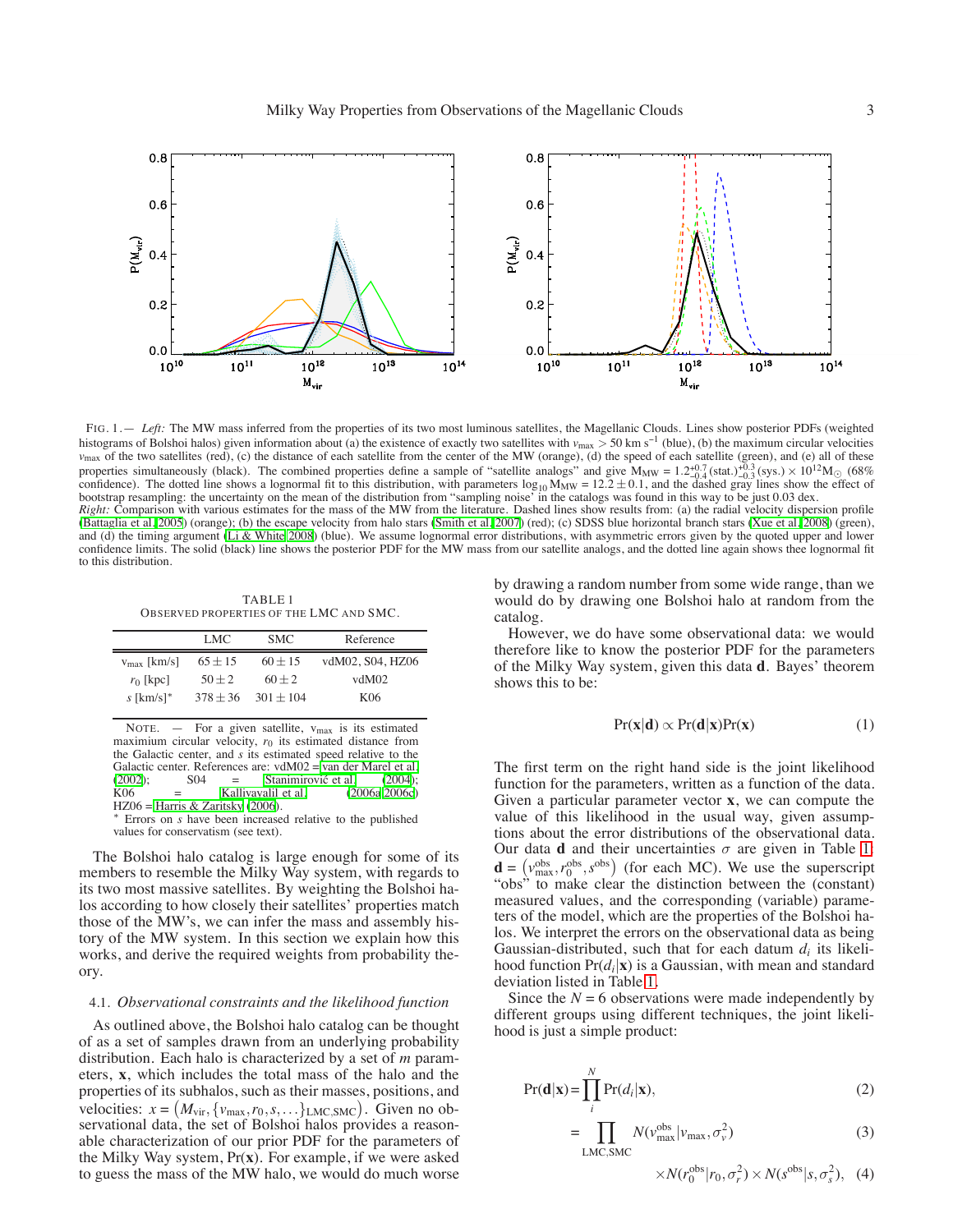where

$$
N(y|\mu,\sigma) = \frac{1}{\sigma\sqrt{2\pi}} \exp\left[-\frac{(y-\mu)^2}{2\sigma^2}\right]
$$
 (5)

is the Gaussian probability density in  $y$  with mean  $\mu$  and variance  $\sigma^2$ .

Conditional on the values of the parameters, the data measurements are independent, and thus the likelihood function factors into the product of N=6 terms. In the prior, the dynamical parameters and halo properties themselves are correlated, and not independent, because of the simulation physics. We have a measurement of satellite distance,  $r_0^{obs}$ , and an independent measurement of satellite velocity *s*obs: the probability calculus makes it very clear that the PDFs for these two observed quantities can be multiplied together, even though the corresponding underlying *parameters r*<sup>0</sup> and *s* are not independently distributed. (We discuss correlations between the measurements of  $r_0$  and  $s$  below.) The dynamics of satellites around halos is such that their positions and velocities are correlated according to the orbits they are on. This is a good thing: it means that by measuring one we can learn about the other! In fact, it is this very interdependence that will allow us to infer the MW halo mass given measurements of its satellite properties. All the correlations between the model parameters are correctly taken into account by drawing samples from the joint prior PDF – that is, by using the Bolshoi catalog.

## 4.2. *Importance Sampling*

With the likelihood function in hand, we can now calculate the posterior PDF for the MW system parameters given our data. We have the prior PDF Pr(**x**) in the form of a set of *n* samples drawn from it; this is actually a very convenient characterization, and will allow us to derive an equally convenient characterization of the posterior. We compute posterior estimates using importance sampling (see [MacKay 2003](#page-7-29) for an introduction, and papers by [Lewis & Bridle 2002](#page-7-30) and [Suyu et al. 2010](#page-8-11) for example applications in astronomy). In general, this technique involves generating samples from an importance sampling function, which are then weighted when computing integrals over the target PDF. In this paper, we choose the importance sampling function to be the prior PDF, so that the importance weights are proportional to the likelihood; this allows us to compute integrals over the posterior PDF, as shown below.

These integrals include mean parameter values, confidence intervals and so on; a histogram of sample parameter values is a representation of the marginalized distribution for that parameter, and is also a set of integrals (counts of samples in bins).

In general, integrals over the posterior PDF can be written as follows:

$$
\int f(\mathbf{x}) \Pr(\mathbf{x}|\mathbf{d}) d^m \mathbf{x} = \frac{\int f(\mathbf{x}) \Pr(\mathbf{d}|\mathbf{x}) \Pr(\mathbf{x}) d^m \mathbf{x}}{\int \Pr(\mathbf{d}|\mathbf{x}) \Pr(\mathbf{x}) d^m \mathbf{x}} \tag{6}
$$

$$
\simeq \frac{\sum_{j}^{n} f(\mathbf{x}_{j}) \Pr(\mathbf{d}|\mathbf{x}_{j})}{\sum_{j}^{n} \Pr(\mathbf{d}|\mathbf{x}_{j})}
$$
(7)

where in the first line we have substituted for the posterior PDF using equation [1,](#page-2-1) and in the second line we have approximated the integrals with sums over samples drawn from the prior PDF. The denominator in each case is a normalization constant.  $f(\mathbf{x})$  is any function of interest to be integrated: for example,  $f(x) = x$  gives the posterior mean parameters. The

4 Busha et al

highest importance samples correspond to halos that most resemble, in terms of its bright satellite properties, the halo of the MW.

### 4.3. *Assumptions*

In this subsection, we examine the assumptions we have made in more detail.

#### 4.3.1. *Data covariance*

As noted above, the constraints on  $r_0$  and  $s$  are nearly, but not quite, independent. Working in galactic coordinates and following the method outlined in [van der Marel et al.](#page-8-6) [\(2002](#page-8-6)), the separation between the MCs and the center of the MW,  $r_0$ , is given by the relation

<span id="page-3-0"></span>
$$
r_0^2 = \mathbf{r}_{\odot}^2 + \mathbf{r}_e^2 + 2(\mathbf{r}_{\odot} \cdot \mathbf{r}_e),
$$
 (8)

where  $\mathbf{r}_{\odot}$  is the location of the center of the galaxy and  $\mathbf{r}_{e}$ location of the MCs, both relative to the sun. Similarly, the speed,  $s = |\mathbf{s}|$ , for the MCs is given by

<span id="page-3-1"></span>
$$
\mathbf{s} = \mathbf{v}_{\odot} + (\mu_N \mathbf{u}_N + \mu_W \mathbf{u}_W) r_e + v_{los} \mathbf{u}_{los},
$$
(9)

where  $\mathbf{v}_{\odot}$  is the relative motion between the sun and the center of the galaxy,  $\mu_N$  and  $\mu_W$  are the measured north and west transverse components of the proper motion of the MCs on the sky, **vlos** the measured line of sight velocity of the MCs, and  $\mathbf{u}_N, \mathbf{u}_W, \mathbf{u}_{los}$  are the unit vectors defining the (north and west) transverse and radial directions of motion of the MCs relative to the sun in galactic coordinates.

As can be seen in equations [8](#page-3-0) and [9,](#page-3-1) *re*, the distance from the Sun to the MCs, is a necessary measurement for determining both  $r_0$  and  $s$ , hence these measurements are not fully independent. In order to determine the degree of dependance, we calculate  $COV(r_0, s)$ , the covariance between these variables, and and show that this is significantly smaller than the measurement errors on the properties,

$$
COV(r_0, s) \ll \sigma_{r_0} \sigma_s. \tag{10}
$$

The covariance can be explicitly written as

$$
COV(r_0, s) = \frac{dr_0}{dr_e} \frac{ds}{dr_e} \sigma_{r_e} = \frac{1}{\sqrt{r_0}} (r_e + \frac{\mathbf{r}_{\odot} \cdot \mathbf{r}_e}{r_e}) \times \frac{1}{2\sqrt{s}} (\mu_W^2 + \mu_N^2) \times \sigma_{r_e}
$$
(11)

Using values reported in [van der Marel et al.](#page-8-6) [\(2002\)](#page-8-6) and [Kallivayalil et al.](#page-7-17) [\(2006a](#page-7-17)), we measure  $COV(r_0, s) = 6.52$  and 6.86 for the LMC and SMC, respectively. In both cases, this at least an order of magnitude smaller than the product  $\sigma_{r_0}\sigma_s$  = 72, and 208, allowing us to treat the measurements of  $r_0$  and *s* as independent.

### 4.3.2. *Simulation time resolution*

The observational constraints on the positions of the MCs are actually tighter by a factor of two than the resolution of our simulations. The available Bolshoi outputs are such that a satellite with the LMC's radial velocity of  $\simeq 90$  km/s [\(Kallivayalil et al. 2006c](#page-7-0)) will travel roughly 4 kpc between sequential snapshots, making this the effective uncertainty on the radial position of the simulated halos. We increase the size of the positional uncertainties accordingly, when calculating the likelihood function for the MC positions.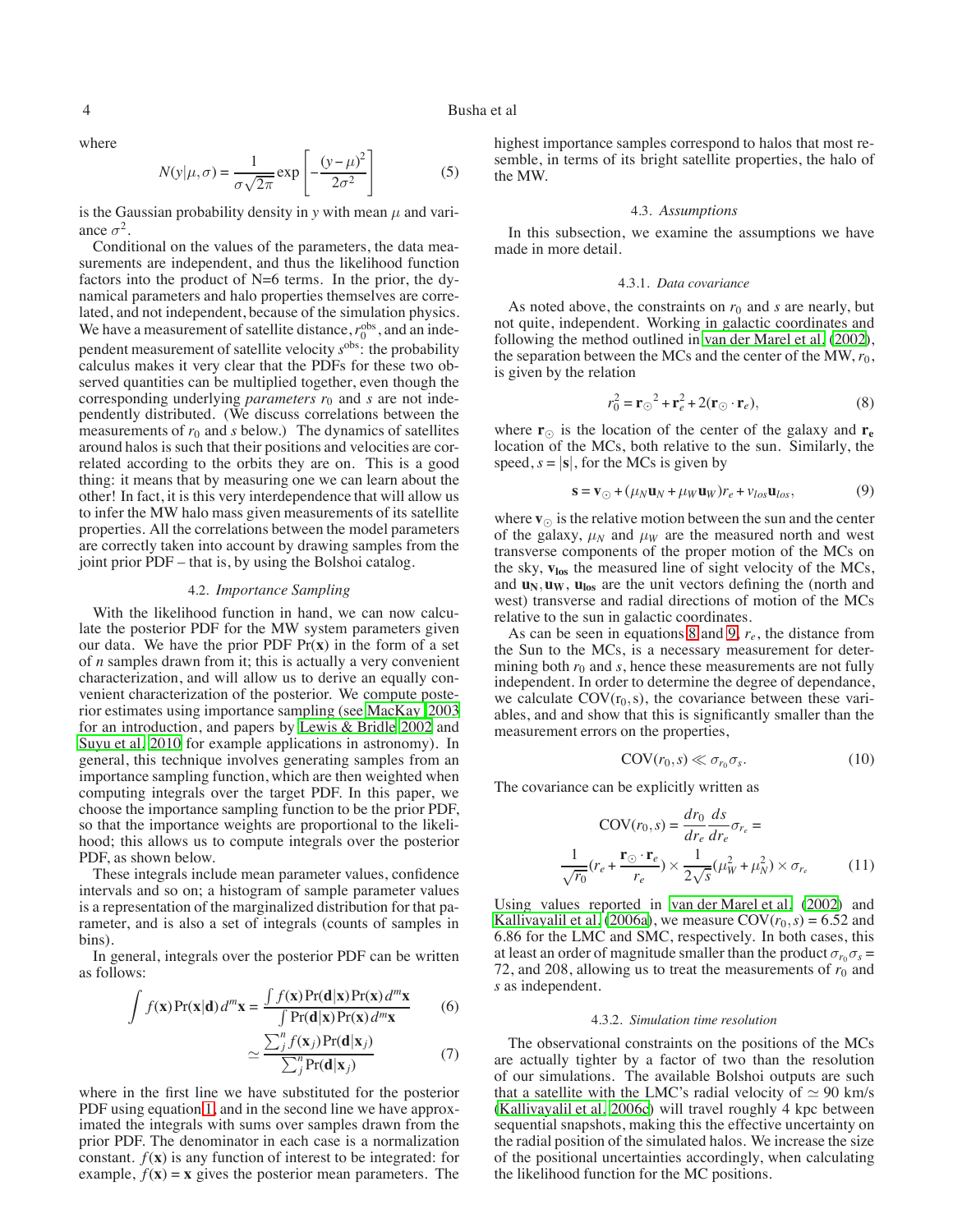# 4.3.3. *Importance sampling failure modes*

Typically there are two ways in which importance sampling can fail. The first is that the sampling function does not cover the domain of the target PDF, leaving parts of the PDF unsampled. In our case, we assert that the Bolshoi simulation does sample the parameter space, in that it contains (in large numbers) halos and subhalos with masses, positions and velocities sufficiently close to the members of the MW system to make inferences meaningful. The second failure mode is that too few samples are drawn in the high importance volume, leading to estimates dominated by a small number of high importance samples. As we shall see, this "sampling noise" does lead to additional uncertainty on our inferences. Because of the very tight observational constraints on the properties of the MCs, relatively few Bolshoi halos receive significant importance – we can only partially compensate for this by searching through multiple simulation outputs to improve the statistics of our sample. In Sections [5](#page-4-0) and [6](#page-5-0) below, we estimate the uncertainty, due to sampling noise, on each of our estimates by bootstrap resampling.

# 4.3.4. *The effect of the Galactic disk*

Finally, the lack of treatment of baryons in Bolshoi introduces a systematic error. The more concentrated mass in the stellar disk at the halo center should increase the speed of the satellites orbiting their hosts at small radii. We can estimate the impact of this by artificially increasing the total velocity of our simulated satellites by the circular velocity due to the stellar disk of the Milky Way,  $v_{circ} = \sqrt{(GM_*/r_{sat})}$ , where  $M_* = 6 \times 10^{10} M_{\odot}$ [\(Klypin et al. 2002\)](#page-7-5). This correction is admittedly simplistic, but is also small. To conservatively quantify the residual systematic error associated with this correction, we take the difference in mass estimates with and without the above correction. This gives us an approximate upper limit on the size of the two-sided systematic error due to baryon physics.

## 5. THE MASS DISTRIBUTION OF THE MILKY WAY

<span id="page-4-0"></span>Figure [1](#page-2-2) (left panel) shows the posterior PDF for the MW halo mass, computed by weighting every Bolshoi halo by the probability that its bright satellite population looks like that of the MW in various ways. Some observations provide significantly more information about the host halo mass than others: the distance to and speed of the MCs are most constraining, while the maximum circular velocity of the LMC and SMC provide almost no information (largely due to their measurement errors). Note that it is the *combination* of datasets that is most important, as internal degeneracies are broken, i.e., there is a high degree of covariance between positional and kinematic properties. The combination of all datasets gives  $M_{MW} = 1.2^{+0.7}_{-0.4}$  (stat.) $^{+0.3}_{-0.3}$  (sys.)  $\times 10^{12} M_{\odot}$  (68% confidence) and a virial radius  $r_{vir} = 250^{+60}_{-30}$  kpc. The systematic errors are estimated by repeating this process with and without the baryon correction discussed at the end of Section 4.

How many halos contribute to this inference? We find 114  $1\sigma$  matches (systems that are within an average of  $1\sigma$ from observations of the MCs in the 6 properties listed in Ta-ble [1\)](#page-2-0) and nearly 400  $2\sigma$  matches in the 60 snapshots. However, many more contribute statistically. The effective number of halos contributing to the posterior can be estimated as  $N_{\text{eff}} = N/(1 + \text{Var}(w))$  [\(Neal 2001](#page-7-31)), where *w* is the normalized importance of each halo and *N*, in our case, is  $1.71 \times 10^6$  (total number of halos over all 60 snapshots). We find  $N_{\text{eff}} = 10,051$ .

While this is a healthy number of samples to compute statistics with, the low *fraction* of halos that contribute is driven largely by the combination of the total speed, *s*, and radial position,  $r_0$ , constraints. This gives additional support to the idea that the MCs are currently at-or-near pericentric passage on their orbits around the Milky Way, since any object on an elliptical orbit spends such a small amount of time near pericenter. Figure [1](#page-2-2) shows the effects of the sampling noise on the inference of the MW mass: the faint blue-grey curves show 25 bootstrap-resampled PDFs. The additional uncertainty on the central value is 0.03 in  $log_{10}(M_{MW})$  – this is included this in the quoted error bars above, which were estimated from the sum of the resampled PDFs.

Figure [1](#page-2-2) (right panel) compares our result with previous MW halo mass estimates from the literature. The LMC and SMC properties lead to a halo mass that is in excellent agreement with the dynamical estimates in the literature. In particular, our results are in near perfect agreement with the most recent stellar velocity measurements [\(Xue et al. 2008\)](#page-8-2), with similar error bars.

Throughout the paper, we refer to the collection of hosts weighted by the likelihood of the  $v_{\text{max}}$ ,  $r_0$ , and *s* of their satellites as "satellite analogs" of the MW. Note that this does not imply that we have selected a specific subset of hosts. Rather, we have taken *all* hosts with  $N_{subs} = 2$  and weighted each object by its satellite properties. It is this sample of weighted objects that defines our satellite analogs. It is worth noting, however, while we formally use all  $35,000 N_{subs} = 2$  halos in Bolshoi, the  $\sim$  500 1- and 2- $\sigma$  halos provide more than 95% of the total weight.

Because we want to further understand what impact the MCs have on other other halo properties, we also define "mass analogs" to be the set of halos randomly drawn from the mass PDF of the satellite analogs. Thus, the mass analogs have the same PDF of virial masses as the black line of Figure [1,](#page-2-2) but no constraints on their satellite properties. Comparison between our satellite analogs and mass analogs allows us to disentangle impacts on the system due to the satellite properties from those due to the particular mass range probed by our satellite analogs.

When interpreting Figure [1,](#page-2-2) it is also helpful to consider the full dependence of the predicted satellite properties on the mass of the host halos. This is shown in Figure [2,](#page-5-1) which compares the satellite parameters  $v_{max}$ ,  $r_0$ , and *s* with the  $M_{\text{vir}}$  of their hosts. The plots show contours containing 68, 90, 95, 98, and 99% of our prior probability (that is, all hosts with exactly two satellites, black lines), as well as the exact locations of our 2- $\sigma$  (open red circles) and 1- $\sigma$  hosts (filled circles). Also plotted are the *observed* properties of the LMC and SMC (blue and green lines). These plots highlight a number of important trends. First, we can see that the MCs are atypical subhalos in most regards. The LMC in particular is roughly a  $2-\sigma$  outlier in each of these properties. Second, correlations between parameters can be seen, such as the that between speed and host mass, which shows explicitly how the high *observed* speed of the satellites skews the posterior PDF towards higher mass hosts. Additionally, it is interesting to note that, while rare, there are a few objects with  $M_{\mathrm{vir}}$   $< 10^{11} \mathrm{M}_\odot$  with satellites that are well matched to the MCs. These satellites are fast moving, massive subhalos roughly 50 and 60 kpc from their host centers – well within their host virial radii, but not energetically bound to their hosts, and hence merely transient events. Finally, while it can be seen that observations of *s* provide the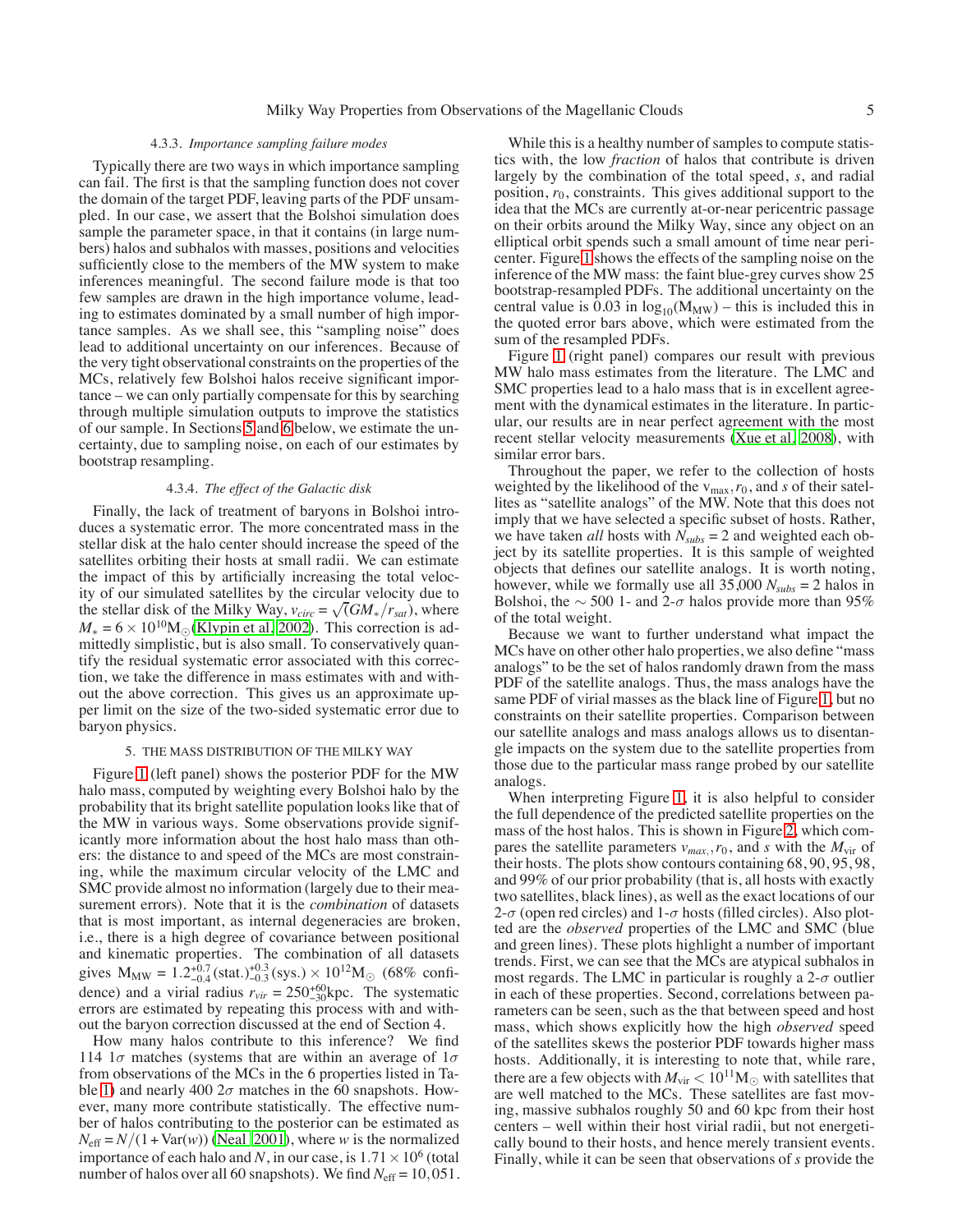

<span id="page-5-1"></span>FIG. 2.— Relationships between *Mvir*,*host* and various satellite parameters:  $v_{\text{max}}$  (top left),  $r_0$  (top right), and *s* (bottom left). In all panels, the black contours denote the regions containing 68, 90, 95, 98, and 99% of our prior distribution, all satellites in a host with  $N_{sub} = 2$ . The open red and filled circles denote the satellites for 2- and  $1-\sigma$  halos, those that contribute most to the posterior PDF. Blue and green lines show the observed values and  $\pm 1-\sigma$ uncertainty for each property, for the LMC and SMC respectively. Similarly, the blue and green circles denote the values for our identified LMC and SMC analogs.

most stringent constraints individually, these plots further emphasize that it is the combination of observed properties that is necessary to place tight constraints on  $M_{MW}$ .

We can also determine the impact of the MCs on the internal mass distribution of a halo by comparing the density profiles for our satellite and mass analogs. This gives us a handle on how typical the MW is for a halo of its mass. We find that the presence of the MCs has only a modest impact on the halo concentration, but can impact density profiles significantly in other ways. In particular, when looking at the mass enclosed within a fixed 8 kpc (the distance from the sun to the center of the galaxy), satellite analogs have a 60% higher central density than mass analogs. This tells us that the MCs are correlated with a more strongly peaked inner dark matter distribution. For the full density profile (which includes contributions from substructures), however, satellite analogs have concentration  $c_{vir} = 11 \pm 2$ , a little less than  $1-\sigma$  higher than  $c_{vir} = 8.7 \pm 3.5$  for the mass analogs (here,  $c_{vir} = r_{vir}/r_s$ ). While this still implies a correlation between the presence of the MCs and a more peaked mass distribution, it shows that the impact is much weaker at larger radii than it is for the central core.

## 6. THE ASSEMBLY OF THE MILKY WAY HALO

<span id="page-5-0"></span>We now turn our attention to the assembly history of the Milky Way. We use the same importance-sampled halos from the previous section to infer the MW assembly history, in the same way as we inferred its mass and density profile. Figure [3](#page-6-0) shows the distribution of accretion times for these satellite analogs (where *tacc* is the time since the subhalo first came within 300 kpc of the host); we also show the accretion time PDF for all hosts with  $N_{\text{subs}} = 2$ , and for the mass analog systems defined above. The mass analogs (red line) clearly show two populations. The first consists of halos whose subhalos were accreted at high redshift, when the host halo was in its exponential growth phase, which suppresses tidal stripping of the subhalos [\(Wechsler et al. 2002;](#page-8-12) [Busha et al. 2007](#page-7-32)). The second population consists of halos with recently accreted objects that have not had enough time to undergo significant tidal disruption. The relative size of these populations changes when we apply the observational likelihoods. Requiring that a host has  $N_{\text{subs}} = 2$  massive subhalos (with unconstrained speeds and distances, dotted line) has little impact. However, for satellite analogs (black line), the size of the recently accreted population increases dramatically. This is primarily driven by the combined requirement that the satellites have both a high radial velocity and are close to the center of the halo, and argues that there is roughly a 72% chance that MCs are recent arrivals, accreted within the past 1 Gyr. While it is clear that low number statistics are strongly impacting the shape of the probability distribution for the accretion time of the mass analogs in Figure [3,](#page-6-0) our bootstrap analysis shows that the measurement of 72% of all subhalos accreting within the last 1 Gyris a robust result that is not sensitive to the small number statistics. This is again demonstrated by the gray-blue lines in Figure [3,](#page-6-0) which show the distriubtion of accretion times in 25 or our resamplings. In all of these cases, there is a strong peak at recent accretion times. Our bootstrap analysis shows that the measurement of 72% of all subhalos accreting within the last 1 Gyris a robust result, that is not sensitive to sampling noise. Indeed, in 95% of our resamples, there is a > 65% probability that the Magellanic clouds were accreted within the past 1 Gyr.

Did the MCs arrive together? Figure [4](#page-7-33) shows the difference in accretion times, ∆*t*acc, for the two most massive satellites of all hosts with  $N_{\text{subs}} = 2$  and for the two satellites of the satellite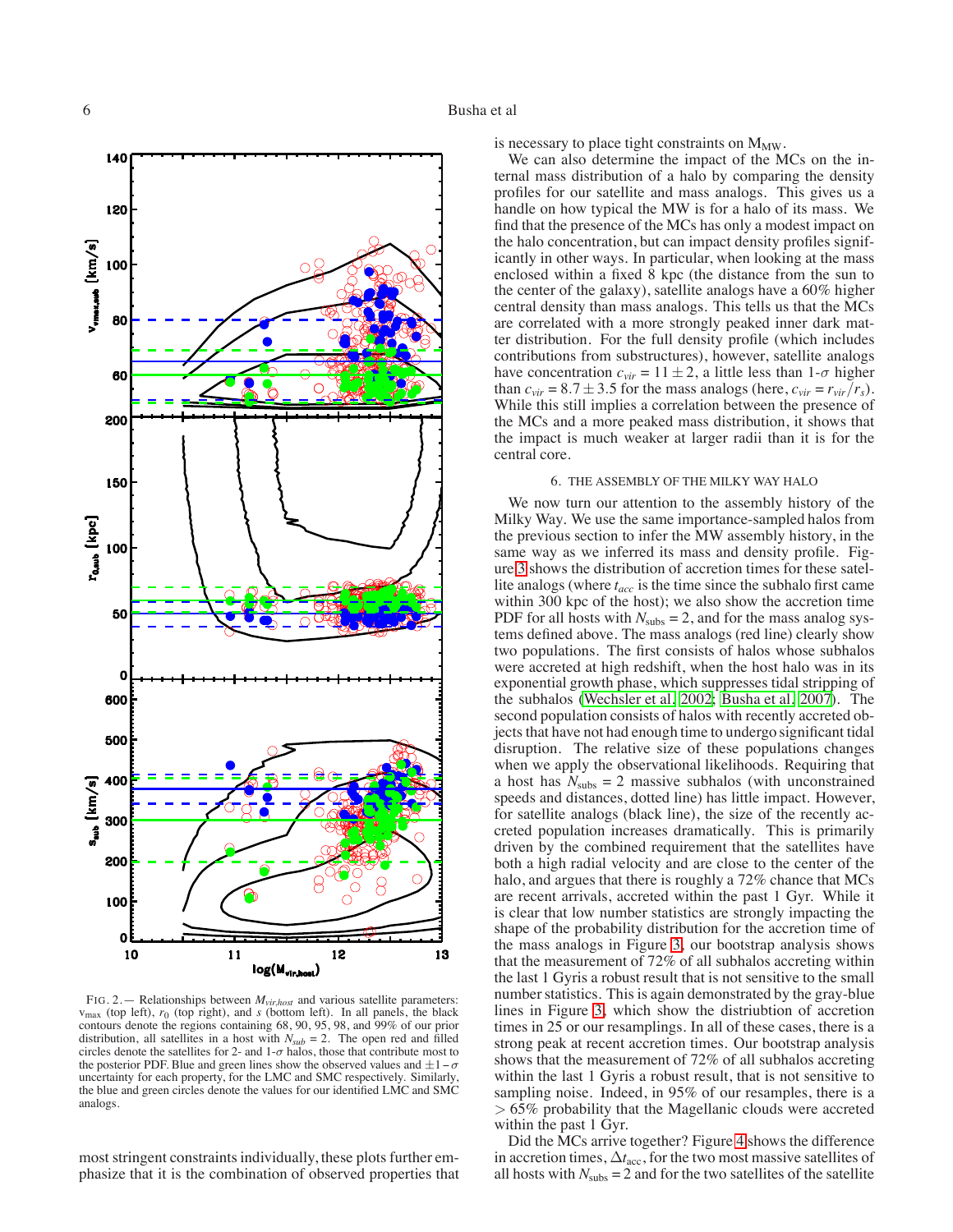analog hosts. For satellite analogs, the distribution is strongly peaked towards small  $\Delta t_{\text{acc}}$ , with roughly 50% of satellites having been accreted simultaneously (within a Gyr of each other). These simultaneous accretions correspond very tightly with the recently accreted population. The noise in this plot, and in particular the peak around  $\Delta t_{\text{acc}} \approx 8 - 9$ Gyr is driven by a few very well matched (high weight) halos that had one satellite accrete within the last Gyr and the other early on during the exponential buildup phase (see the weaker secondary peak in Figure [3\)](#page-6-0). This highlights the current level of noise in our analysis due to our modest statistical size. We anticipate that, with better statistics, this high- $\Delta t_{\text{acc}}$  bump will smooth out, making a smoother distribution that is even more sharply peaked at  $\Delta t_{\text{acc}} = 0$ . Still, using out bootstrap analysis, the large fraction of objects accreting within a Gyr of each other appears to be quite robust, as can be seen by the locus of blue-gray lines in Figure [4.](#page-7-33) For comparison, halos with  $N_{\text{subs}} = 2$ , shown as the dashed line, have a much weaker preference for simultaneous accretion.

Both this result and that of Figure [3](#page-6-0) favor a method for the creation of the Magellanic Stream other than tidal disruption by the MW. For example, the model of [Besla et al.](#page-7-16) [\(2010\)](#page-7-16), who found good agreement with the dynamics of the Stream for a model in which it was created by tidal disruption of the SMC by the LMC before they were accreted as a bound pair. Additionally, the satellites in the satellite-analogs have a high degree of spatial correlation, with a mean separation of  $48 \pm 8$  kpc at the epoch where the simulations best match observations of the MCs, about  $3\sigma$  larger than the observed MC separation of 25 kpc [\(Kallivayalil et al. 2006a\)](#page-7-17), yet roughly  $3\sigma$  closer than expected for two randomly drawn points at the appropriate radii for the MCs. This provides some support for the notion that the MCs may be a bound pair. However we do not detect a lower relative speed of the two subhalos in the satellite analog sample than in the mass analog sample. The Bolshoi simulation lacks the volume to address this question more directly: ideally, we would like to further weight our sample by the observed separation between the two satellites, but this would reduce the effective number of halos below the sampling noise limit. While we cannot say very much about the boundedness of the LMC and SMC pair, we can make the following point: that even without using the observed angular separation of the LMC and SMC as a constraint, we find a high probability of them arriving at the same time.

## 7. CONCLUSIONS

The advent of high-resolution cosmological simulations which sample the dynamical histories of large numbers of dark matter halos in a wide range of environments provides us with a new approach for determining the properties of individual halos given their observational characteristics. Here, we use the observed properties of the Magellanic Clouds to constrain the mass distribution and assembly history of the Milky Way. In comparison to previous efforts which use detailed observations but a necessarily simplified dynamical model, our approach uses simple observations and statistical inference from sampling of a detailed and cosmologically consistent dynamical model.

Our principal conclusions are:

1. We infer the MW halo mass to be  $M_{MW}$  =  $1.2^{+0.7}_{-0.4}$  (stat.) $^{+0.3}_{-0.3}$  (sys.) × 10<sup>12</sup>M<sub>\o </sub> (68% confidence), in very good agreement with the recent stellar velocity measurements [\(Xue et al. 2008\)](#page-8-2), with similarly sized



<span id="page-6-0"></span>FIG. 3.— Posterior distribution of satellite accretion times, from the MW satellite analogs (black), from hosts with exactly two subhalos (dashed), and from MW mass analogs (red). Selecting hosts with MC-like satellites strongly weights the distribution towards recent accretion. The blue-gray dotted lines show the distributions for 25 random MW satellite analogs drawn from our bootstrap analysis.

error bars.

- 2. The MW halo has a slightly higher concentration than is typical for its mass:  $11 \pm 2$ , compared to  $8.7 \pm 3.5$ . Additionally, the density within 8 kpc is 60% higher for satellite analogs than for mass analogs.
- 3. Typical bright satellites of halos with MW mass were accreted at a range of epochs, generally at high redshift (c. 10 Gyr ago) or much more recently (within the last 2 Gyr). Because of their high speed near the center of the halo, we find a 72% probability that the Magellanic Clouds were accreted within the last Gyr. We also find a 50% probability that the MCs were accreted within 1 Gyr of each other.

This approach clearly allows one to explore a wide range of additional properties of MW-like halos; however, it places challenging requirements on the simulations used. In particular, for MW studies we are still limited by the relatively small simulation volume used. With the constraints used here, we found just one good fit halo per  $\sim$  500Mpc<sup>3</sup>, emphasizing the large volume required to perform this analysis. As more criteria are applied we will need to sample a larger range of formation histories and environments drawn from a larger cosmological volume. In addition, the properties of its smaller satellites are not accessible with our present resolution. Pushing forward on both simulated resolution and volume will be essential to realize the full potential of this approach. Additionally, the simulations used here ignore the impact of baryons on the dark matter distribution. We have included a simple model of the stellar disk which is applied to the satellite velocities to get a handle on the impact of this systematic, but the model is simplistic and the effects of the baryonic component need to be further studied.

As we were completing this work, [Boylan-Kolchin et al.](#page-7-34) [\(2010\)](#page-7-34) presented results from a similar study. Their principal results regarding the mass of the MW and the accretion history of the LMC and SMC are in reasonable agreement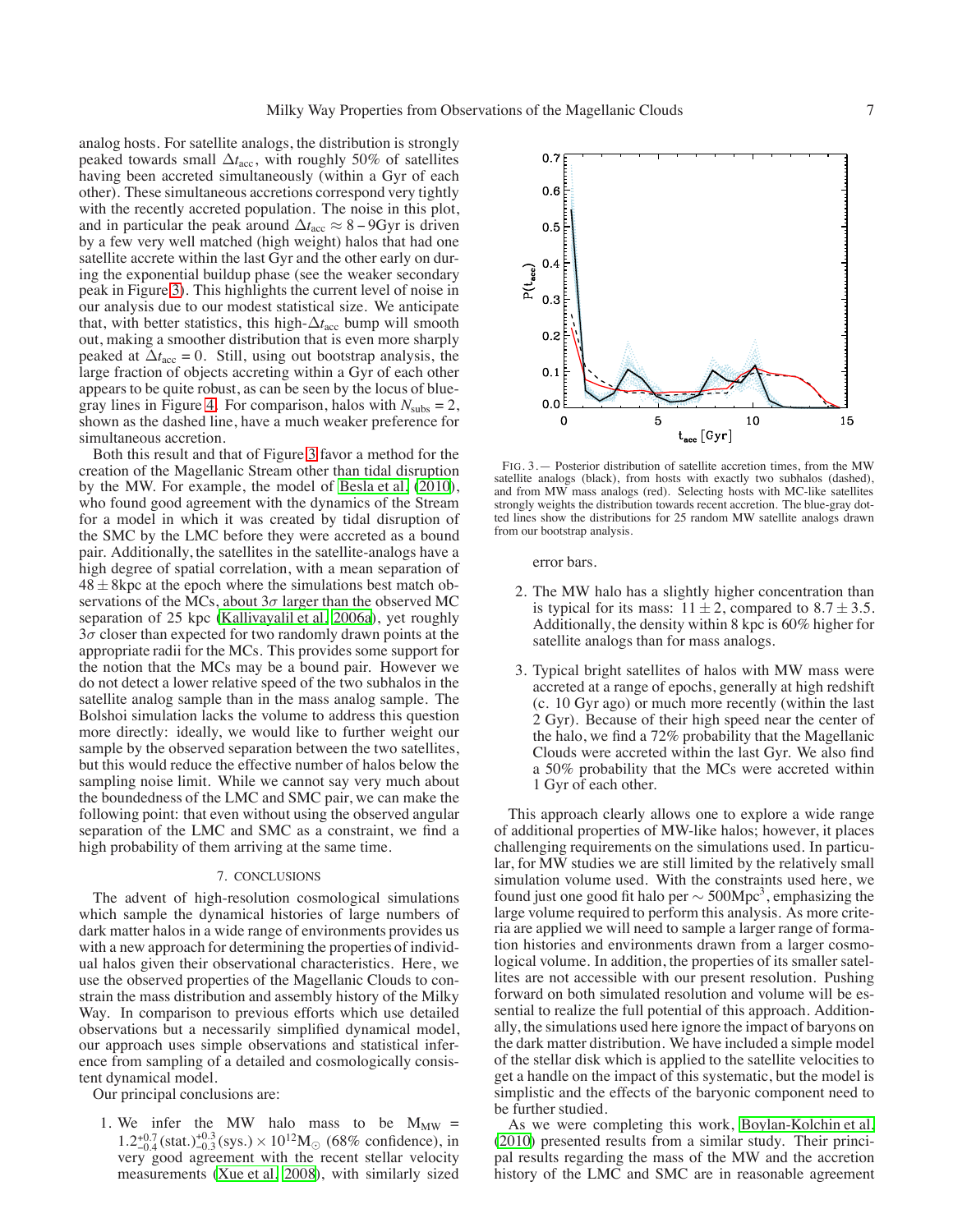

<span id="page-7-33"></span>FIG. 4.— Difference between accretion times for the two most massive satellites in MW-like systems. The solid line represents satellite analogs; the dashed line shows all systems with exactly two subhalos. The blue-gray dotted lines show the distributions for 25 random MW satellite analogs drawn from our bootstrap analysis.

with our own, although they favor a somewhat larger MW mass,  $M_{\text{vir}} \sim (2-3) \times 10^{12} \text{M}_{\odot}$ . These studies differ in the 16 times larger volume simulation used here, the cosmology of the simulations, as well as our use of statistical inference. [Boylan-Kolchin et al.](#page-7-34) [\(2010\)](#page-7-34) used a simulation with cosmological parameters taken from the 1-year WMAP results, with  $\Omega_M = 0.25$ ,  $\sigma_8 = 0.9$ , and  $h = 0.73$ , while the Bolshoi simulation uses the more recent WMAP7 results and features a lower  $\sigma_8 = 0.82$ , with  $\Omega_m = 0.27$  and  $h = 0.7$ . Adopting the [Tinker et al.](#page-8-13) [\(2008\)](#page-8-13) mass function, we can understand the impact of these cosmological differences by considering the abundances of MW and MC mass objects. Differences come from a number of competing effects. First, due to cosmological differences, their lower  $\sigma_8$  will tend to suppress our mass function, while the lower *h* will increase the halo masses. In this case, the differences in *h* has the more significant impact, and causes the abundances of halos with  $M_{\text{vir}} = 1.2 \times 10^{12} \text{M}_{\odot}$ to be suppressed by about 10% in the Millennium cosmology.

- <span id="page-7-6"></span>Battaglia, G., et al. 2005, MNRAS, 364, 433
- <span id="page-7-2"></span>Belokurov, V., et al. 2007, ApJ, 654, 897
- <span id="page-7-15"></span>Besla, G., Kallivayalil, N., Hernquist, L., Robertson, B., Cox, T. J., van der Marel, R. P., & Alcock, C. 2007, ApJ, 668, 949
- <span id="page-7-16"></span>Besla, G., Kallivayalil, N., Hernquist, L., van der Marel, R. P., Cox, T. J., & Kereš, D. 2010, ApJ, 721, L97
- <span id="page-7-34"></span>Boylan-Kolchin, M., Besla, G., & Hernquist, L. 2010, ArXiv e-prints
- <span id="page-7-32"></span>Busha, M. T., Evrard, A. E., & Adams, F. C. 2007, ApJ, 665, 1
- <span id="page-7-21"></span>Busha, M. T., Wechsler, R. H., & Behroozi, P. 2010, *accepted to ApJ*, [arXiv:1011.6373](http://arxiv.org/abs/1011.6373)
- Connors, T. W., Kawata, D., & Gibson, B. K. 2006, MNRAS, 371, 108
- <span id="page-7-20"></span><span id="page-7-14"></span>Conroy, C., Wechsler, R. H., & Kravtsov, A. V. 2006, ApJ, 647, 201
- Dehnen, W., McLaughlin, D. E., & Sachania, J. 2006, MNRAS, 369, 1688
- <span id="page-7-18"></span><span id="page-7-7"></span>D'Onghia, E., & Lake, G. 2008, ApJ, 686, L61
- <span id="page-7-12"></span>Gardiner, L. T., Sawa, T., & Fujimoto, M. 1994, MNRAS, 266, 567
- <span id="page-7-9"></span>Gnedin, O. Y., Brown, W. R., Geller, M. J., & Kenyon, S. J. 2010, ApJ, 720, L108
- <span id="page-7-28"></span>Harris, J., & Zaritsky, D. 2006, AJ, 131, 2514
- <span id="page-7-17"></span>Kallivayalil, N., van der Marel, R. P., & Alcock, C. 2006a, ApJ, 652, 1213 —. 2006b, ApJ, 652, 1213
- <span id="page-7-27"></span><span id="page-7-0"></span>Kallivayalil, N., van der Marel, R. P., Alcock, C., Axelrod, T., Cook, K. H., Drake, A. J., & Geha, M. 2006c, ApJ, 638, 772

However, the more relevant number is the ratio of the number density for our selected satellites to their selected hosts. Adopting the fiducial mass for the LMC, 100 times lower than that of the MW, we see that the ratio in number densities is 65.0 in Bolshoi vs. 63.2 in Millennium, a suppression of roughly  $\sim$  3%. Because the mass function is relatively flat here, reproducing the Bolshoi abundance ratio requires that the host mass increases to  $3.6 \times 10^{12} M_{\odot}$ , a correction that brings our results into better agreement with theirs. However, it is also important to note that significantly different selection criteria for identifying "MW-like" objects were employed. [Boylan-Kolchin et al.](#page-7-34) [\(2010\)](#page-7-34) selected hosts whose two largest subhalos were within  $0.75 r_{200}$  and had similar total velocities and stellar masses to the MCs using abundance matching to estimate the stellar content of their simulated halos. In this work, we select objects with exactly two subhalos more massive than  $v_{\text{max}} = 50 \text{km s}^{-1}$  within a fixed 300 kpc aperture and then weight our sample according to how well the subhalos look like the MCs in terms of  $v_{\text{max}}$ , position, radial velocity, and total speed. These differences likely account for the tension in the resulting  $M_{MW}$  PDFs. In particular, their focus on the total speed, *s*, of the magellanic clouds has likely biased their mass estimates for the MW high. This is shown by comparing the green and black lines in Figure [1,](#page-2-2) which show the likelihood distribution of masses for hosts having two satellites with similar speed to the MCs (green), as well as for hosts with two satellites with similar speeds, masses, and positions (black). The green distribution presents a much better agreement with Figure 13 of [Boylan-Kolchin et al.](#page-7-34) [\(2010\)](#page-7-34).

MTB and RHW were supported by the National Science Foundation under grant NSF AST-0908883. MTB recieved additional funding from the Swiss National science Foundation under contract 200 124835/1. PJM acknowledges the Kavli Foundation and the Royal Society for support in the form of research fellowships. AK and JRP were supported by the National Science Foundation under grant NSF AST-1010033. We thank Louie Strigari, Brian Gerke, Nitya Kallivayalil, and Gurtina Besla for useful discussions. The Bolshoi simulation was run using NASA Advanced Supercomputing resources at NASA Ames Research Center.

REFERENCES

- <span id="page-7-25"></span>Klypin, A., & Holtzman, J. 1997, ArXiv Astrophysics e-prints
- <span id="page-7-23"></span>Klypin, A., Trujillo-Gomez, S., & Primack, J. 2010, ArXiv e-prints
- <span id="page-7-5"></span>Klypin, A., Zhao, H., & Somerville, R. S. 2002, ApJ, 573, 597
- <span id="page-7-19"></span>Kravtsov, A. V., Berlind, A. A., Wechsler, R. H., Klypin, A. A., Gottlöber, S., Allgood, B., & Primack, J. R. 2004, ApJ, 609, 35
- <span id="page-7-24"></span>Kravtsov, A. V., Klypin, A. A., & Khokhlov, A. M. 1997, ApJS, 111, 73
- <span id="page-7-4"></span>Kuhlen, M., Weiner, N., Diemand, J., Madau, P., Moore, B., Potter, D.,
- Stadel, J., & Zemp, M. 2010, JCAP, 2, 30
- <span id="page-7-30"></span>Lewis, A., & Bridle, S. 2002, Phys. Rev. D, 66, 103511
- <span id="page-7-10"></span>Li, Y., & White, S. D. M. 2008, MNRAS, 384, 1459
- <span id="page-7-13"></span>Lin, D. N. C. and Lynden-Bell, D. 1982, MNRAS, 198, 707
- <span id="page-7-3"></span>Lisanti, M., Strigari, L. E., Wacker, J. G., & Wechsler, R. H. 2010, ArXiv e-prints
- <span id="page-7-22"></span>Liu, L., Gerke, B., Wechsler, R., Behroozi, P., & Busha, M. 2011, ApJ, 733, 62
- <span id="page-7-29"></span>MacKay, D. J. C. 2003, "Information Theory, Inference and Learning Algorithms". Cambridge: CUP
- <span id="page-7-11"></span>Murai, T., & Fujimoto, M. 1980, PASJ, 32, 581
- <span id="page-7-31"></span>Neal, R. M. 2001, Statistics and Computing, 11, 125
- <span id="page-7-1"></span>Piatek, S., Pryor, C., & Olszewski, E. W. 2008, AJ, 135, 1024
- <span id="page-7-8"></span>Smith, M. C., et al. 2007, MNRAS, 379, 755
- <span id="page-7-26"></span>Stanimirović, S., Staveley-Smith, L., & Jones, P. A. 2004, ApJ, 604, 176